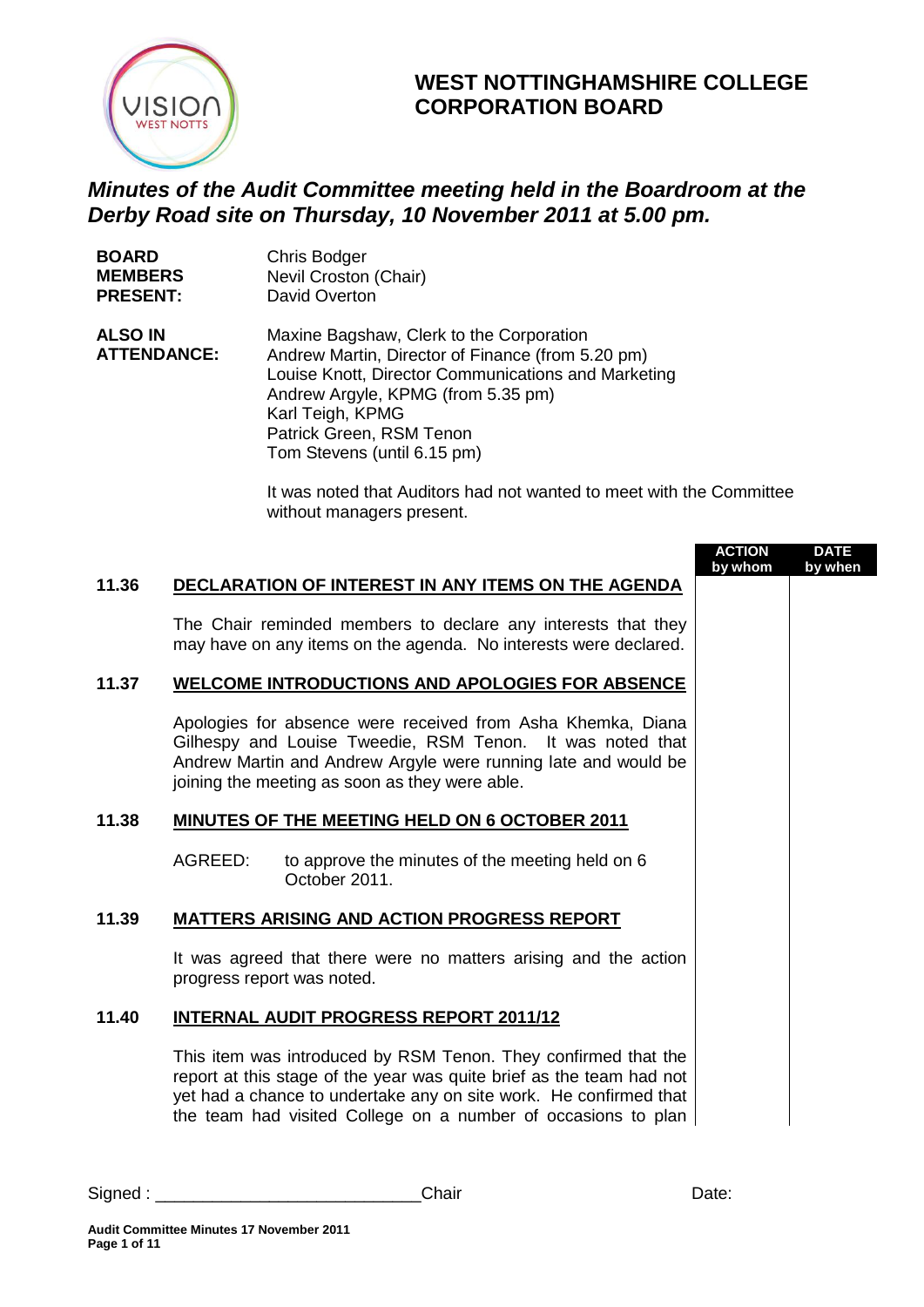|       |                                                                                                                                                                                                                                                                                                                                                                                                                                                                                                                                       | <b>ACTION</b><br>by whom | <b>DATE</b><br>by when |
|-------|---------------------------------------------------------------------------------------------------------------------------------------------------------------------------------------------------------------------------------------------------------------------------------------------------------------------------------------------------------------------------------------------------------------------------------------------------------------------------------------------------------------------------------------|--------------------------|------------------------|
|       | activity and that the first site work would be undertaken in the week<br>commencing 21 November 2011 with a focus on Risk Management<br>and Corporate Governance. The dates for planned attendance<br>were noted on page 3. The Committee was advised that all of these<br>dates have been cross referenced with subsequent Audit<br>Committee meetings. Members' attention was drawn to the client<br>briefings at page 4 onwards, and of particular interest was the<br>changes proposed regarding the Adult Skills budget funding. |                          |                        |
|       | AGREED:<br>to note the content of the report.                                                                                                                                                                                                                                                                                                                                                                                                                                                                                         |                          |                        |
| 11.41 | <b>AUDIT COMMITTEE ANNUAL REPORT 2010/11 - DRAFT</b>                                                                                                                                                                                                                                                                                                                                                                                                                                                                                  |                          |                        |
|       | The Clerk to the Corporation introduced this item and confirmed<br>that the format was similar to that utilised in previous academic<br>years, the following was drawn to members' attention:                                                                                                                                                                                                                                                                                                                                         |                          |                        |
|       | Page 3 – this provides a background to the preparation of the<br>$\bullet$<br>report and provides a summary of Committee Membership,<br>Terms of Reference and details meetings dates for the year.<br>Page 5 – provides a summary of internal audit work undertaken<br>$\bullet$<br>by Grant Thornton and the assurances provided as part of this<br>work.                                                                                                                                                                           |                          |                        |
|       | Page 6 – provides a summary of the overall opinion provided in<br>$\bullet$<br>the internal audit annual report for the 2010/11 year.<br>Page $7$ – provides a summary of the review of Management<br>$\bullet$<br>Letter from the financial statement auditors, this is a substantive<br>item to be taken later in the meeting.<br>Page 8 - provides a summary of fees and additional audit<br>$\bullet$<br>services undertaken and also includes a conclusion with<br>recommendation from this Committee, in draft, to the Board.   |                          |                        |
|       | Members reviewed the document in detail and agreed that it was an<br>accurate summary of the work of this Committee for the 2010/11<br>year.                                                                                                                                                                                                                                                                                                                                                                                          |                          |                        |
|       | AGREED to:                                                                                                                                                                                                                                                                                                                                                                                                                                                                                                                            |                          |                        |
|       | Approve the Audit Committee Annual Report 2010/11 and<br>(i)<br>(ii) Recommend that this be presented to the Board for information<br>at its next meeting.                                                                                                                                                                                                                                                                                                                                                                            | Chair                    | 24 Nov<br>2011         |
| 11.42 | <b>RISK MANAGEMENT</b>                                                                                                                                                                                                                                                                                                                                                                                                                                                                                                                |                          |                        |
|       | The Director for Communications and Marketing introduced this<br>item and confirmed that it was a relatively brief report, given the fact<br>that the significant changes had been reviewed and explained at<br>the previous Committee meeting. She confirmed that the Executive<br>has met on the 31 October to consider the risk register and that, in<br>light of the comprehensive review of the register undertaken in<br>September, they recommended no changes to the risk priorities and                                      |                          |                        |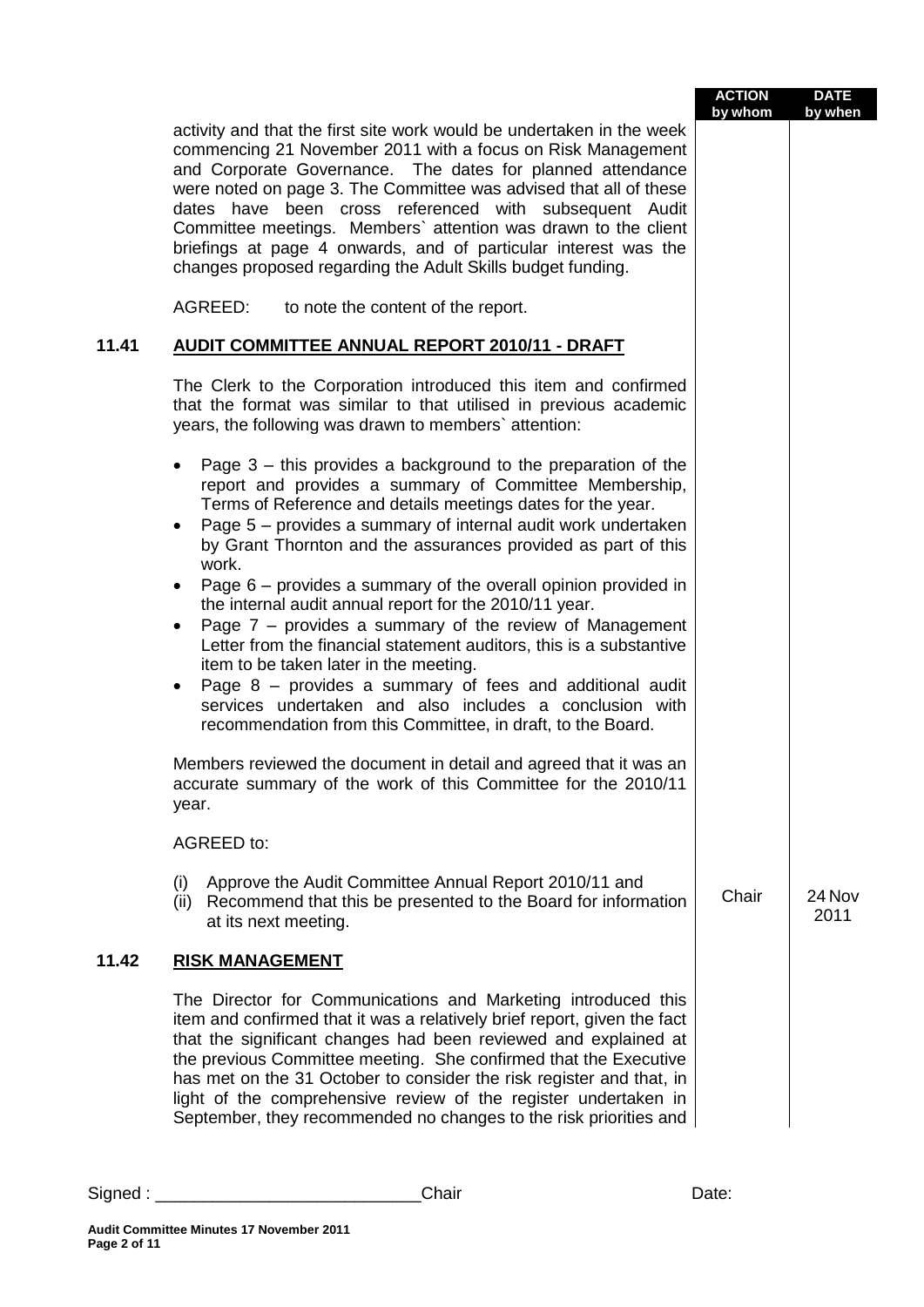|        |                                                                                                                                                                                                                                                                                                                                                                                                                                                                                                                                                                                                                                                                                                                                                                                                                                                                                                                                                                                                                                                                                                                                                                                                                                                                                                                                                                                                                                                                                                                                                                                                                        | <b>ACTION</b><br>by whom | <b>DATE</b><br>by when |
|--------|------------------------------------------------------------------------------------------------------------------------------------------------------------------------------------------------------------------------------------------------------------------------------------------------------------------------------------------------------------------------------------------------------------------------------------------------------------------------------------------------------------------------------------------------------------------------------------------------------------------------------------------------------------------------------------------------------------------------------------------------------------------------------------------------------------------------------------------------------------------------------------------------------------------------------------------------------------------------------------------------------------------------------------------------------------------------------------------------------------------------------------------------------------------------------------------------------------------------------------------------------------------------------------------------------------------------------------------------------------------------------------------------------------------------------------------------------------------------------------------------------------------------------------------------------------------------------------------------------------------------|--------------------------|------------------------|
|        | only small additions to reflect changes to the conditions of the<br>College environment.                                                                                                                                                                                                                                                                                                                                                                                                                                                                                                                                                                                                                                                                                                                                                                                                                                                                                                                                                                                                                                                                                                                                                                                                                                                                                                                                                                                                                                                                                                                               |                          |                        |
|        | She indicated that some minor changes have been made to the<br>risks contained within the register. Members' attention was drawn<br>to these highlighted in yellow on the attached register.<br>The<br>following was specifically drawn to members' attention:                                                                                                                                                                                                                                                                                                                                                                                                                                                                                                                                                                                                                                                                                                                                                                                                                                                                                                                                                                                                                                                                                                                                                                                                                                                                                                                                                         |                          |                        |
|        | Paragraph $3$ – the change proposed to the risk register as a<br>$\bullet$<br>result of the October 2011 review are relatively minor and focus<br>on amendments to the risks and existing controls.<br>Risk $4$ – the External Environment – the Board was advised at<br>$\bullet$<br>its last meeting that there is a potential impact of reclassification<br>of colleges as public sector. The proposed changes are subject<br>to review and significant lobbying by the AoC. Until such time<br>as the outcome is known, this has been added as an additional<br>risk under this heading.<br>Risk 5 - Student Recruitment - Leeds Metropolitan University<br>٠<br>have communicated their desire to withdraw from partnership<br>arrangements with any other provider except those within their<br>own region. Work has commenced on finding an alternative<br>provider, however, should this search be unsuccessful, then it<br>could effect the College's recruitment against HE targets, and<br>as such has been added as a risk.<br>Members were advised that the Management Team has met<br>٠<br>with Derby University recently and had very positive<br>discussions. The College is exploring its options, albeit in an<br>environment where a lot of universities are being cautious about<br>FE partnerships, particularly in response to the need to 'protect'<br>their own' in a very difficult environment.<br>Risk 10 - Success Rates - risks have been updated to reflect<br>$\bullet$<br>the actual College picture based on 2010/11 success rates.<br>AGREED:<br>to note the Risk Management update. |                          |                        |
|        | (Andrew Martin joined the meeting at 5.20 pm).                                                                                                                                                                                                                                                                                                                                                                                                                                                                                                                                                                                                                                                                                                                                                                                                                                                                                                                                                                                                                                                                                                                                                                                                                                                                                                                                                                                                                                                                                                                                                                         |                          |                        |
| 11.43  | 2010/11 DRAFT MEMBERS REPORT AND DRAFT FINANCIAL<br><b>STATEMENTS</b>                                                                                                                                                                                                                                                                                                                                                                                                                                                                                                                                                                                                                                                                                                                                                                                                                                                                                                                                                                                                                                                                                                                                                                                                                                                                                                                                                                                                                                                                                                                                                  |                          |                        |
|        | The Director of Finance introduced this item and confirmed that the<br>Members Report and draft Financial Statements are prepared to the<br>end of the year 31 July 2011. He confirmed that they are prepared<br>in accordance with model accounts and recommended practices.<br>He confirmed that the report looks at the College's internal control<br>mechanisms and the risk management arrangements. He drew<br>members attention' to the main opinions and disclosures detailed<br>from page 14 onwards.<br>Members reviewed the report in detail and the following was<br>brought to their attention:                                                                                                                                                                                                                                                                                                                                                                                                                                                                                                                                                                                                                                                                                                                                                                                                                                                                                                                                                                                                           |                          |                        |
| Sigma: | Chair                                                                                                                                                                                                                                                                                                                                                                                                                                                                                                                                                                                                                                                                                                                                                                                                                                                                                                                                                                                                                                                                                                                                                                                                                                                                                                                                                                                                                                                                                                                                                                                                                  | Date:                    |                        |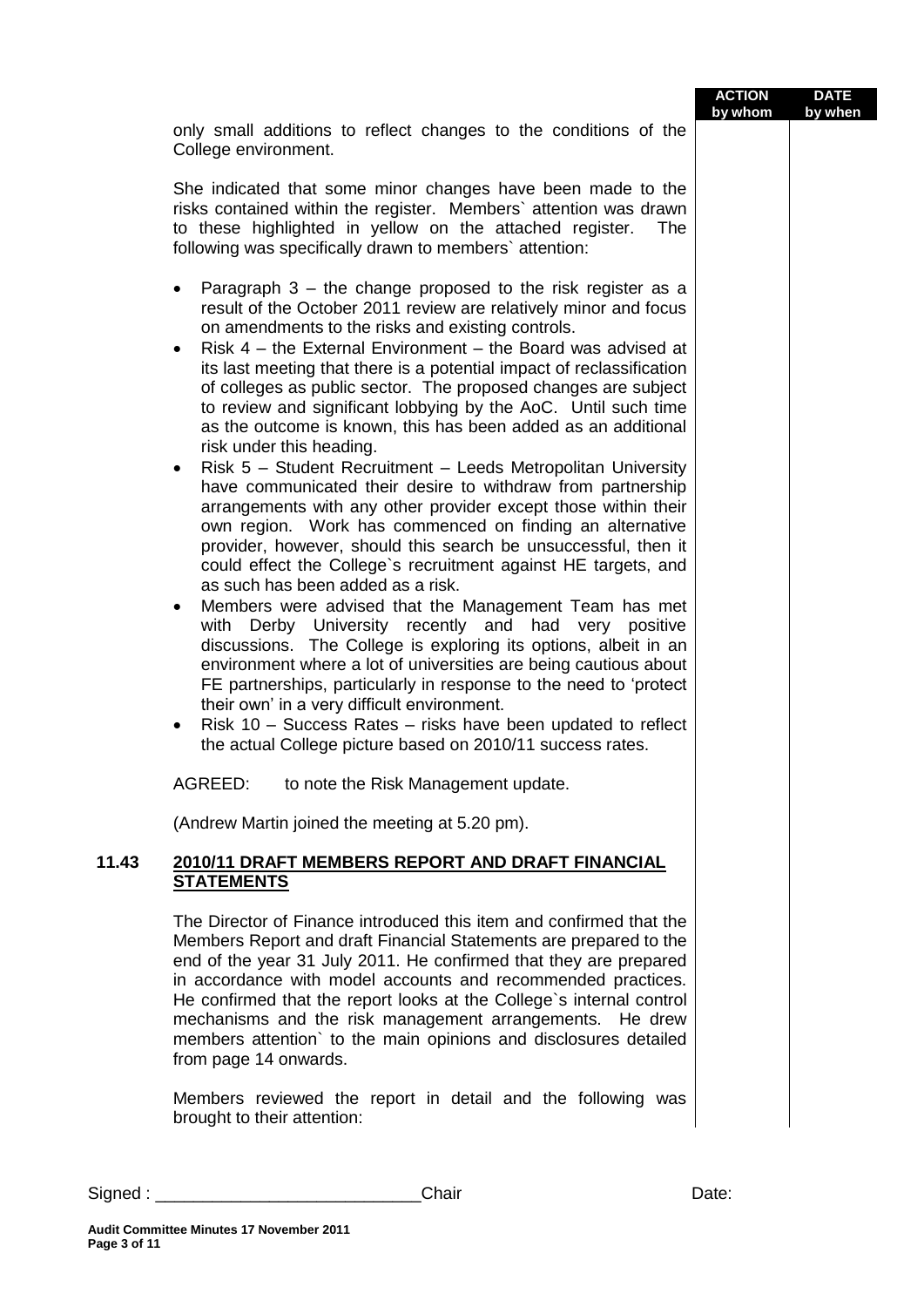|       |                                                                                                                                                                                                                                                                                                                                                                                                                                                                                                                                                                                                                                                                                                                                                                                                                                                                                                                                                                                                                                                                                                                                                                                                                                                                                                                                                                                                                                                                                                                                                                                                                                                                                                                                                                                                                                                                                                   | <b>ACTION</b><br>by whom   | <b>DATE</b><br>by when |  |
|-------|---------------------------------------------------------------------------------------------------------------------------------------------------------------------------------------------------------------------------------------------------------------------------------------------------------------------------------------------------------------------------------------------------------------------------------------------------------------------------------------------------------------------------------------------------------------------------------------------------------------------------------------------------------------------------------------------------------------------------------------------------------------------------------------------------------------------------------------------------------------------------------------------------------------------------------------------------------------------------------------------------------------------------------------------------------------------------------------------------------------------------------------------------------------------------------------------------------------------------------------------------------------------------------------------------------------------------------------------------------------------------------------------------------------------------------------------------------------------------------------------------------------------------------------------------------------------------------------------------------------------------------------------------------------------------------------------------------------------------------------------------------------------------------------------------------------------------------------------------------------------------------------------------|----------------------------|------------------------|--|
|       | Page 17 – this details of who has served on the Board for the<br>٠<br>2010/11 academic year.<br>Page 28 – provides draft financial statements. It was noted that<br>$\bullet$<br>the accounts presented relate to the Group and are therefore<br>consolidated. Of particular note was the FRS15 change relating<br>to the restatement of College assets and the impact that this<br>has had upon the accounts.<br>The results for 2010/11 were better than anticipated and an<br>$\bullet$<br>improved position on 2009/10.<br>Within income and expenditure there is an exceptional cost of<br>$\bullet$<br>£363k regarding restructuring costs.<br>Page 28 provides a reconciliation of historic and operating<br>performance. The College has a historical cost surplus for the<br>year excluding FRS17 and exceptional adjustments at<br>£3.039 million. It was accepted that this was a very good<br>operating position to start the 2011/12 year with and that this<br>will have a very positive impact upon the College's borrowing<br>requirement for its new build plans.<br>Net current asset position is still positive, this is better than<br>$\bullet$<br>expected and as a result of slower payments being made in<br>relation to the accommodation strategy and a better out turn<br>position for 2010/11.<br>Cash flow statement remains strong.<br>$\bullet$<br>Page 32 provides a summary of the notes to the accounts.<br>Members, having reviewed the document in detail, all agreed that it<br>was a very good result for the 2010/11 year. They were happy to<br>approve the draft Members Report and draft Financial Statements<br>and recommend that they be approved by the Board.<br>AGREED: to<br>approve the 2010/11 draft Members Report and draft Financial<br>(i)<br>Statements, and<br>(ii) recommend that they be presented to the Board for final<br>approval. | <b>Director</b><br>Finance | Dec<br>2011            |  |
| 11.44 | <b>INTERNAL AUDIT ANNUAL REPORT 2010/11</b>                                                                                                                                                                                                                                                                                                                                                                                                                                                                                                                                                                                                                                                                                                                                                                                                                                                                                                                                                                                                                                                                                                                                                                                                                                                                                                                                                                                                                                                                                                                                                                                                                                                                                                                                                                                                                                                       |                            |                        |  |
|       | The Director of Finance introduced this item and confirmed that the<br>draft document prepared by Grant Thornton had been presented to<br>this Committee at its June 2011 meeting. Members were advised<br>that no changes have been made since this date and that what is<br>presented to day is the final report. It was acknowledged by<br>Committee members that Internal Auditors provided a clean opinion<br>for the year in so far as the wording allows them to do so.<br>AGREED:<br>to note the content of the Internal Annual Report for<br>2010/11.                                                                                                                                                                                                                                                                                                                                                                                                                                                                                                                                                                                                                                                                                                                                                                                                                                                                                                                                                                                                                                                                                                                                                                                                                                                                                                                                    |                            |                        |  |
|       |                                                                                                                                                                                                                                                                                                                                                                                                                                                                                                                                                                                                                                                                                                                                                                                                                                                                                                                                                                                                                                                                                                                                                                                                                                                                                                                                                                                                                                                                                                                                                                                                                                                                                                                                                                                                                                                                                                   |                            |                        |  |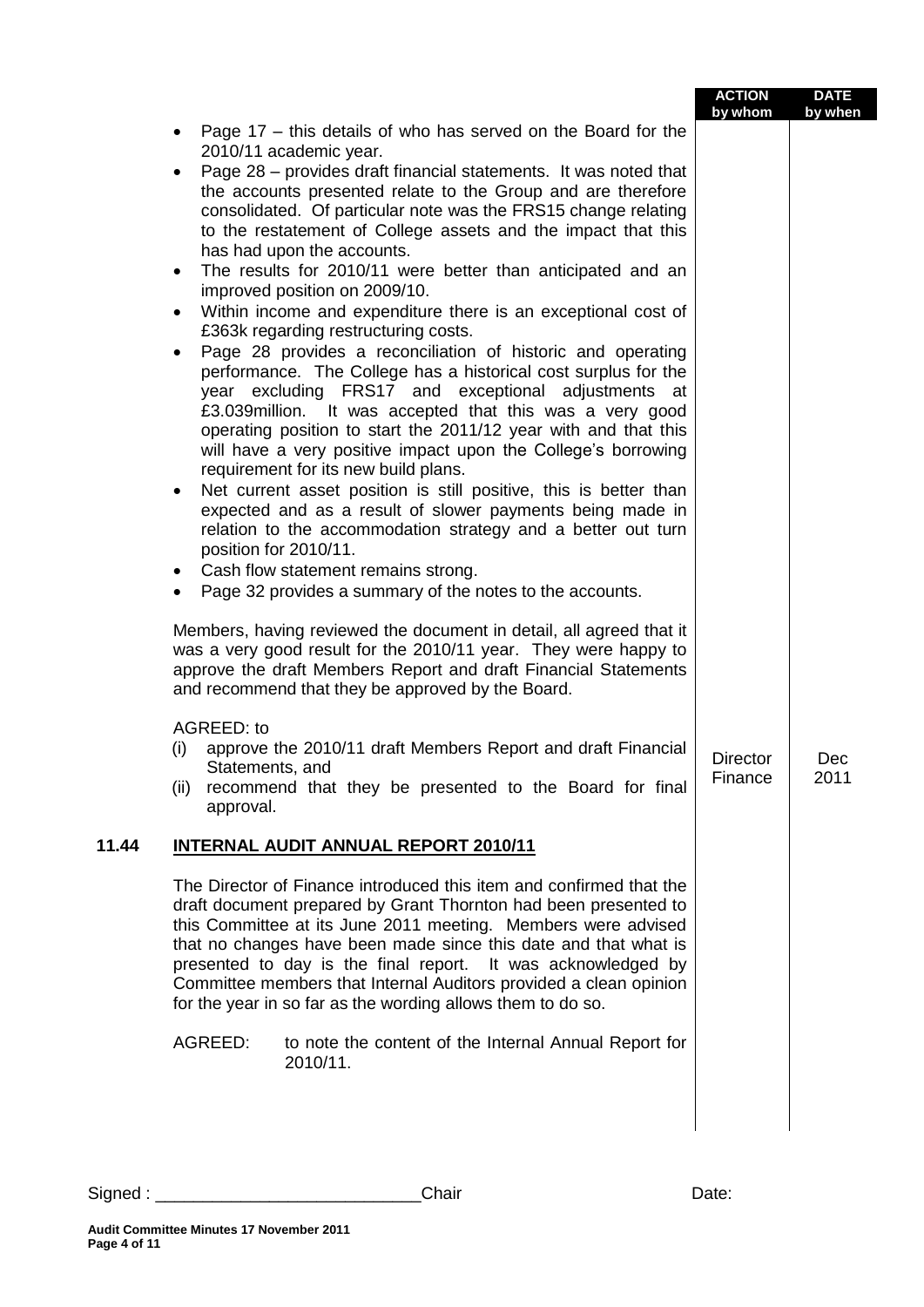| ILR AUDIT                                                                                                                                                                                                                                                                                                                                                                                                                                                                                                                                                                                                                                                                                                                                                                                                                                                                                                                                                                                                                                                                                                                                                                                                                                                                                                                                                                                                                                                                                                                                                                                                                                                                                                                                                                                                                                                                                                                                                                                                                                                                                                                                                                                                                                                                                                                                                                                                                                                                      |  |
|--------------------------------------------------------------------------------------------------------------------------------------------------------------------------------------------------------------------------------------------------------------------------------------------------------------------------------------------------------------------------------------------------------------------------------------------------------------------------------------------------------------------------------------------------------------------------------------------------------------------------------------------------------------------------------------------------------------------------------------------------------------------------------------------------------------------------------------------------------------------------------------------------------------------------------------------------------------------------------------------------------------------------------------------------------------------------------------------------------------------------------------------------------------------------------------------------------------------------------------------------------------------------------------------------------------------------------------------------------------------------------------------------------------------------------------------------------------------------------------------------------------------------------------------------------------------------------------------------------------------------------------------------------------------------------------------------------------------------------------------------------------------------------------------------------------------------------------------------------------------------------------------------------------------------------------------------------------------------------------------------------------------------------------------------------------------------------------------------------------------------------------------------------------------------------------------------------------------------------------------------------------------------------------------------------------------------------------------------------------------------------------------------------------------------------------------------------------------------------|--|
| The Director of Finance provided a verbal report regarding this item<br>and confirmed that the College had been chosen to be subject to an<br>ILR Audit (funding audit), regarding its student records and that this<br>work has recently been completed. He indicated that the auditors,<br>(RSM Tenon) had looked at 16-18 provision, adult learner<br>responsive, EMA programme and adult learner grant programmes<br>(ALG).                                                                                                                                                                                                                                                                                                                                                                                                                                                                                                                                                                                                                                                                                                                                                                                                                                                                                                                                                                                                                                                                                                                                                                                                                                                                                                                                                                                                                                                                                                                                                                                                                                                                                                                                                                                                                                                                                                                                                                                                                                                |  |
| The Director of Finance indicated that the College had not yet<br>received the Management Letter from Auditors, but that the audit<br>having being carried out there were certain issues raised at the<br>feedback meeting. He drew the following to members`attention:                                                                                                                                                                                                                                                                                                                                                                                                                                                                                                                                                                                                                                                                                                                                                                                                                                                                                                                                                                                                                                                                                                                                                                                                                                                                                                                                                                                                                                                                                                                                                                                                                                                                                                                                                                                                                                                                                                                                                                                                                                                                                                                                                                                                        |  |
| Of twenty withdrawals sampled, three had been found to have<br>٠<br>incorrect end dates. As a result, the College was asked to do a<br>100% check of these withdrawals. The area<br>was re-audited<br>using an alternative sample and Auditors were then satisfied<br>regarding accuracy. The audit process highlighted the fact that<br>the College has some challenges to address regarding the<br>consistency of utilisation of electronic registers. It was noted<br>that the discrepancies found did not effect funding in any way.<br>Learners on their first level 2 and level 3 course are entitled to<br>$\bullet$<br>national fee remission. This entitlement to fee remission is by<br>way of self-certification, requiring a signature at both a top and<br>bottom box on the College's documentation. On sampling, an<br>evidential issue was identified and that in a number of cases<br>because the signature was not in both the top and bottom box,<br>the students had been found not to be entitled to remission. As<br>a consequence of the audit, the College has now changed its<br>enrolment form so that only one signature is required. It was<br>explained that the impact of the failure to properly adhere to the<br>evidence system in place was approximately £29k.<br>The College's ESOL programme is delivered in a flexible way<br>$\bullet$<br>and utilises unlisted qualifications. To satisfy audit requirements<br>the College has to demonstrate that the number of hours<br>attended by students actually matches the number of hours<br>claimed for. The College believes that the usual number of<br>hours for an ESOL qualification would be 400 to 500, but that on<br>audit the College could only evidence an average of 159 guided<br>learning hours. It was explained that the ESOL qualification is<br>delivered in a number of drop in centres and that it is believed<br>that registers were not collecting the correct data.<br>As a<br>consequence of this audit issue, there has been negative<br>impact of £59k. One matter raised by the Director of Finance is<br>the fact that if the guided learning hours are correct at 159, then<br>it raises the potential issue of viability of these programmes. It<br>was explained that College tutors for the ESOL programme may<br>be keeping manual registers, but that this data is not being input<br>into the College system and therefore the evidence is being lost. |  |

## **11.45 ILR AUDIT**

**Audit Committee Minutes 17 November 2011 Page 5 of 11**

Signed : \_\_\_\_\_\_\_\_\_\_\_\_\_\_\_\_\_\_\_\_\_\_\_\_\_\_\_\_Chair Date:

**ACTION by whom DATE by when**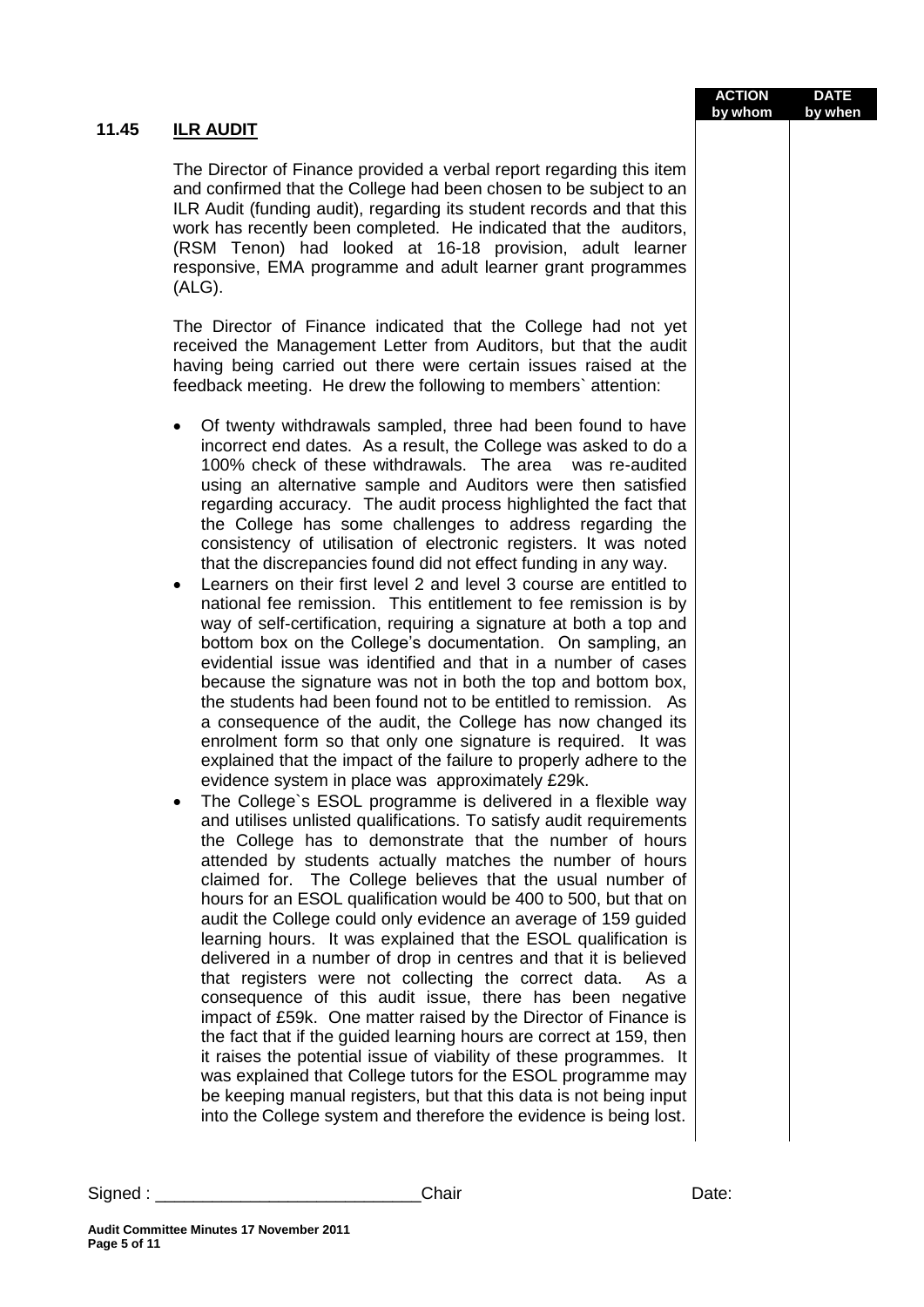|       |                                                                                                                                                                                                                                                                                                                                                                                                                                                                                                                                                                                                                                                                                                                                                                                                                                                                                                                                                                                                                                                                                                                                                                                                                                                                                                                                              | <b>ACTION</b><br>by whom   | <b>DATE</b><br>by when |
|-------|----------------------------------------------------------------------------------------------------------------------------------------------------------------------------------------------------------------------------------------------------------------------------------------------------------------------------------------------------------------------------------------------------------------------------------------------------------------------------------------------------------------------------------------------------------------------------------------------------------------------------------------------------------------------------------------------------------------------------------------------------------------------------------------------------------------------------------------------------------------------------------------------------------------------------------------------------------------------------------------------------------------------------------------------------------------------------------------------------------------------------------------------------------------------------------------------------------------------------------------------------------------------------------------------------------------------------------------------|----------------------------|------------------------|
|       | By way of summary, the Director of Finance explained that the key<br>issue for the College to address is how staff are utilising the<br>electronic registers. It was explained that a lot could be done to<br>improve the current system and bring about consistency of use. He<br>indicated that the College has had to make a number of<br>adjustments as a result of the audit and that these were then<br>subject to re-sampling and re-testing. As a result of the audit work,<br>the College was asked to adjust its ALR funding negatively by £70-<br>£80k. This is, however, offset by the fact that the College over<br>delivered by approximately £200k, so there is unlikely to be any<br>funding consequences. It was confirmed that the adjustment may<br>have a minor negative impact in relation to the allocations awarded<br>for 2012/13, although within the context of overall College<br>performance, this is a matter that can be easily managed. In terms<br>of audit process, the feedback from Auditors was that the findings<br>were reasonable and that the problems regarding the use of<br>electronic registers is a common issue within the sector. The<br>Director of Finance confirmed that the audit work had shone a light<br>on areas for the College to address and this will be part of action<br>plans. |                            |                        |
|       | In terms of finalising the ILR audit, the Director of Finance<br>confirmed that the College will receive a letter within the next 5-7<br>days and the Executive Team will then draft management's<br>response. Both these documents will be presented to the Audit<br>Committee together with an action plan to address issues raised at<br>the meeting on 23 February 2012.                                                                                                                                                                                                                                                                                                                                                                                                                                                                                                                                                                                                                                                                                                                                                                                                                                                                                                                                                                 | <b>Director</b><br>Finance | 23 Feb<br>2012         |
|       | AGREED:<br>to note the update provided.                                                                                                                                                                                                                                                                                                                                                                                                                                                                                                                                                                                                                                                                                                                                                                                                                                                                                                                                                                                                                                                                                                                                                                                                                                                                                                      |                            |                        |
| 11.46 | <b>ANTI FRAUD AND CORRUPTION REPORT 2010/11</b>                                                                                                                                                                                                                                                                                                                                                                                                                                                                                                                                                                                                                                                                                                                                                                                                                                                                                                                                                                                                                                                                                                                                                                                                                                                                                              |                            |                        |
|       | The Director of Finance introduced this item and reminded<br>members that this is the second year that the Management Team<br>have presented this report. He confirmed that there was one<br>incident of fraud reported in the 2009/10 year and that there were<br>no incidents to report in the 2010/11 year.                                                                                                                                                                                                                                                                                                                                                                                                                                                                                                                                                                                                                                                                                                                                                                                                                                                                                                                                                                                                                               |                            |                        |
|       | The Director of Finance indicated that, since the end of the financial<br>year, the College has had one case of suspected fraud or<br>irregularity reported through the College's whistle blowing<br>procedure. This incident involved the certification of learner<br>outcomes within first aid provision. He indicated that the allegation<br>had been investigated and was not upheld, although the<br>investigating officer recommended a curriculum led review of<br>process and procedures. He advised that the finding was subject to<br>an appeal to the Chair of the Board. The Clerk to the Corporation<br>was able to confirm that the appeal hearing had taken place this<br>week, and that the Chair was satisfied that whilst there were poor<br>practices in place, there were no issues of fraud regarding the<br>allegation made.                                                                                                                                                                                                                                                                                                                                                                                                                                                                                           |                            |                        |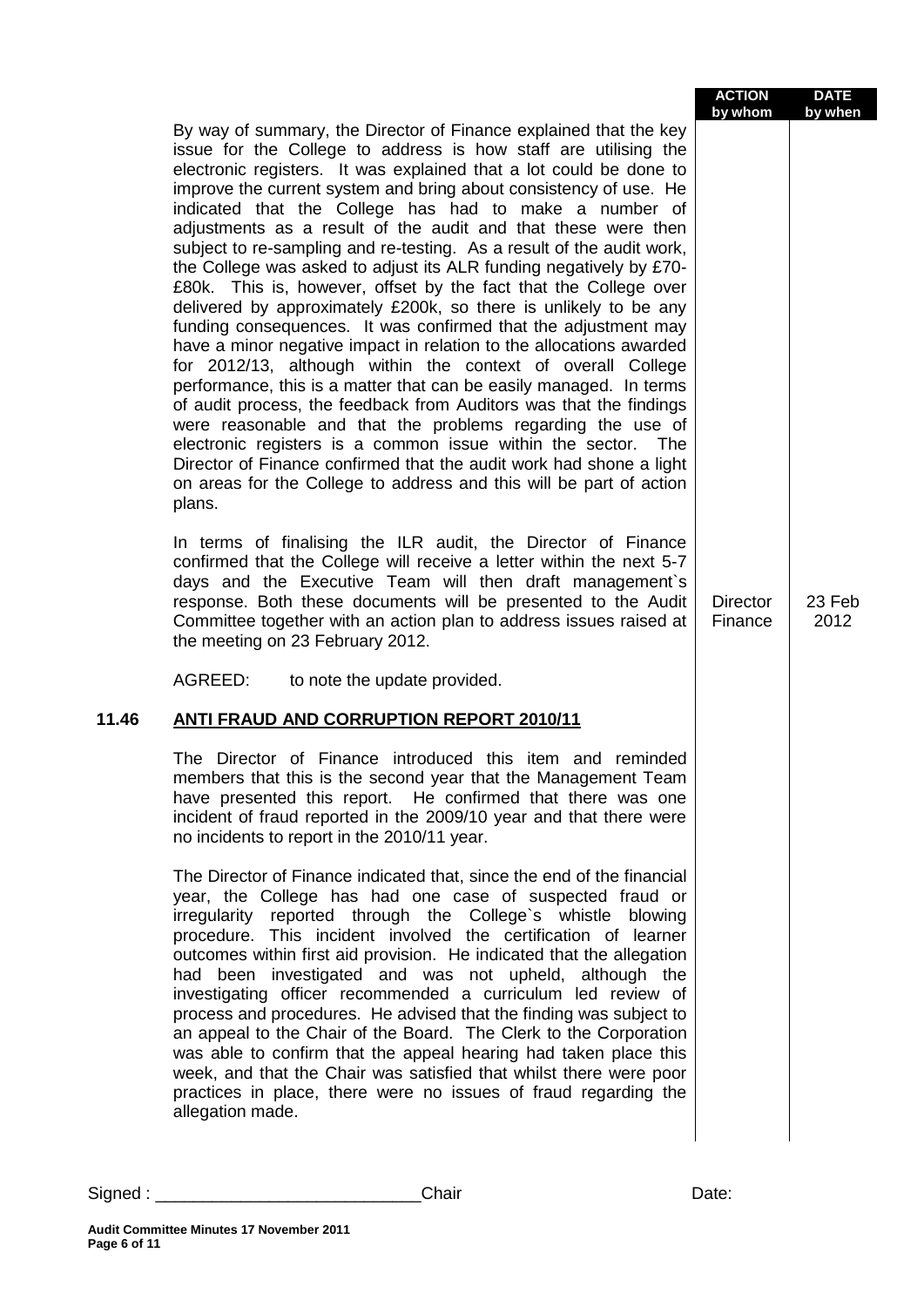|       |                                                                                                                                                                                                                                                                                                                                                                                                                                                                                                                                                                                                                                                                                                                                                                                                                                                                                                                                                                                                                                                                                                                                                                                                                                                                                                                                                                               | <b>ACTION</b><br>by whom   | <b>DATE</b><br>by when |
|-------|-------------------------------------------------------------------------------------------------------------------------------------------------------------------------------------------------------------------------------------------------------------------------------------------------------------------------------------------------------------------------------------------------------------------------------------------------------------------------------------------------------------------------------------------------------------------------------------------------------------------------------------------------------------------------------------------------------------------------------------------------------------------------------------------------------------------------------------------------------------------------------------------------------------------------------------------------------------------------------------------------------------------------------------------------------------------------------------------------------------------------------------------------------------------------------------------------------------------------------------------------------------------------------------------------------------------------------------------------------------------------------|----------------------------|------------------------|
|       | The Director of Finance indicated that given the poor practices<br>found, this Committee may wish to have some internal audit time<br>directed at a review in this area. He confirmed that, historically, the<br>College has not really undertaken internal audit work regarding<br>curriculum delivery and accreditation and that poor practices could<br>potentially have significant reputational consequences. By way of<br>clarification, he confirmed that the College has a central<br>examination system, but that some schools of learning also have<br>the ability to undertake their own accreditation. He explained that<br>the College has, for some time, been considering bringing all<br>Schools of Learning back to central examination and that, if done in<br>this way, there would be a better segregation of duties and<br>consistency. Members agreed that the inconsistencies found in<br>relation to the first aid provision led them to believe that checks are<br>warranted on other independent school accreditation processes.<br>They requested that the Executive Team put in place spot checks<br>by the Examination Team on the Schools of Learning who do their<br>own accreditation. It was confirmed that further down the process,<br>Internal Auditors should be asked to do a piece of work which looks<br>at the Examination Team too. | <b>Director</b><br>Finance | Nov<br>2011            |
|       | AGREED:<br>to note the content of the Anti Fraud and Corruption<br>Report 2010/11.                                                                                                                                                                                                                                                                                                                                                                                                                                                                                                                                                                                                                                                                                                                                                                                                                                                                                                                                                                                                                                                                                                                                                                                                                                                                                            |                            |                        |
| 11.47 | <b>FMCE</b>                                                                                                                                                                                                                                                                                                                                                                                                                                                                                                                                                                                                                                                                                                                                                                                                                                                                                                                                                                                                                                                                                                                                                                                                                                                                                                                                                                   |                            |                        |
|       | The Director of Finance introduced this item and confirmed that the<br>College has, in the last two previous years, only had to submit a<br>'short' return following its OFSTED grading of outstanding.<br>He<br>confirmed that a short return was only permissible for two years<br>following its inspection and that, as a consequence, the College this<br>year has to submit a full return. He drew members' attention to the<br>detail of the questionnaire completed, which includes self-<br>assessment of a number of different areas. He confirmed that the<br>starting point of this substantive review had been that prepared for<br>inspection, albeit that the questions had changed significantly since<br>the last full report, and therefore this is a body of new work.                                                                                                                                                                                                                                                                                                                                                                                                                                                                                                                                                                                      |                            |                        |
|       | Members' attention was drawn to the overall summary grades at<br>page 2. It was believed that the College's financial management<br>control arrangements still remain outstanding overall. It was<br>explained that the internal control systems have been moved down<br>to 'good', this is particularly as a response to the electronic register<br>issues identified in the ILR audit. Members' attention was drawn to<br>the recommended improvement actions. Of particular note was the<br>suggested publication of financial statements on the College's<br>website. It was explained that this is fairly common practice within<br>the sector and will prevent a number of requests for this data under<br>the Freedom of Information Act. It was agreed that the Clerk to the                                                                                                                                                                                                                                                                                                                                                                                                                                                                                                                                                                                          |                            |                        |
|       | Corporation would publish the financial information on the College's<br>website in January 2012.                                                                                                                                                                                                                                                                                                                                                                                                                                                                                                                                                                                                                                                                                                                                                                                                                                                                                                                                                                                                                                                                                                                                                                                                                                                                              | <b>Clerk</b>               | Jan 2012               |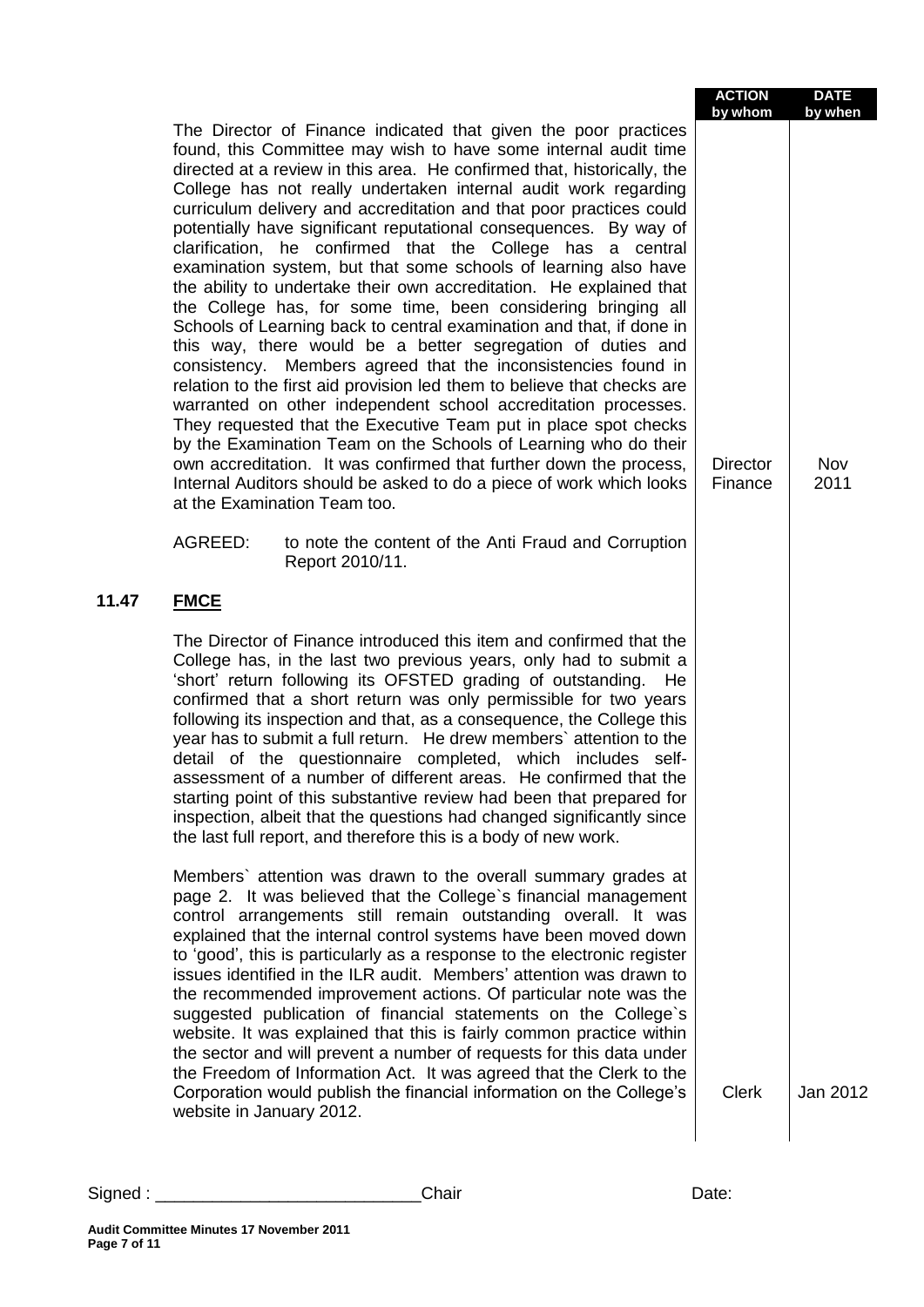|       |                                                                                                                                                                                                                                                                                                                                                                                                                                                                                                                                                                                                                            | <b>ACTION</b><br>by whom | <b>DATE</b><br>by when |
|-------|----------------------------------------------------------------------------------------------------------------------------------------------------------------------------------------------------------------------------------------------------------------------------------------------------------------------------------------------------------------------------------------------------------------------------------------------------------------------------------------------------------------------------------------------------------------------------------------------------------------------------|--------------------------|------------------------|
|       | Following this internal review, the Director of Finance explained that<br>he had identified some high risk areas, one of which was sub-<br>contractor arrangements - he confirmed that changes in the<br>College systems have improved over the last three years, but that<br>this is still a focus for monitoring.                                                                                                                                                                                                                                                                                                        |                          |                        |
|       | He confirmed that he felt confident that the College was able to give<br>a sound and rounded response to the questions raised. He<br>explained that once approved by this Committee the document will<br>be submitted to the SFA.                                                                                                                                                                                                                                                                                                                                                                                          |                          |                        |
|       | Members were satisfied that a comprehensive assessment process<br>had been undertaken, and were happy to approve the document for<br>submission to the SFA.                                                                                                                                                                                                                                                                                                                                                                                                                                                                |                          |                        |
|       | AGREED:<br>to approve the FMCE responses.                                                                                                                                                                                                                                                                                                                                                                                                                                                                                                                                                                                  |                          |                        |
| 11.48 | <b>BRIBERY ACT POLICY</b>                                                                                                                                                                                                                                                                                                                                                                                                                                                                                                                                                                                                  |                          |                        |
|       | The Director of Finance introduced this item and confirmed that it is<br>a legal requirement that the College has a Bribery Act Policy in<br>place. He confirmed that the document presented for review was<br>sector standard and includes some supporting procedures which<br>underpin it. Members were happy to support the introduction of a<br>Bribery Act Policy, it was agreed that a training session should be<br>provided to the Board by either the Chair of the Audit Committee or<br>External Auditors. The Clerk to the Corporation was requested to try<br>and arrange this for the December Board meeting. | <b>Clerk</b>             | 8 Dec<br>2011          |
|       | AGREED:<br>to approve the Bribery Act Policy.                                                                                                                                                                                                                                                                                                                                                                                                                                                                                                                                                                              |                          |                        |
| 11.49 | <b>BUSINESS CONTINUITY AND INCIDENT MANAGEMENT PLAN</b><br><b>A REVIEW</b>                                                                                                                                                                                                                                                                                                                                                                                                                                                                                                                                                 |                          |                        |
|       | The Director of Finance introduced this item and confirmed that the<br>plan is a significant document that has been reviewed as part of<br>annual monitoring arrangements. He confirmed that there were no<br>significant changes to the policy itself, but that the document had<br>been updated to reflect changes in Staff. Members were happy<br>with the identified changes. One particular issue raised was the fact<br>that there are two building contractors named on the approved<br>contractor list who have now gone into liquidation. The Director of<br>Finance confirmed that these names would be removed. |                          |                        |
|       | AGREED:<br>to approve the Business Continuity and Incident<br>Management Plan.                                                                                                                                                                                                                                                                                                                                                                                                                                                                                                                                             |                          |                        |
| 11.50 | 2010/11 FINANCIAL STATEMENT AUDIT MANAGEMENT<br><b>LETTER</b>                                                                                                                                                                                                                                                                                                                                                                                                                                                                                                                                                              |                          |                        |
|       | This report was presented by KPMG. They confirmed that the audit<br>had been completed and that they were issuing a clear audit                                                                                                                                                                                                                                                                                                                                                                                                                                                                                            |                          |                        |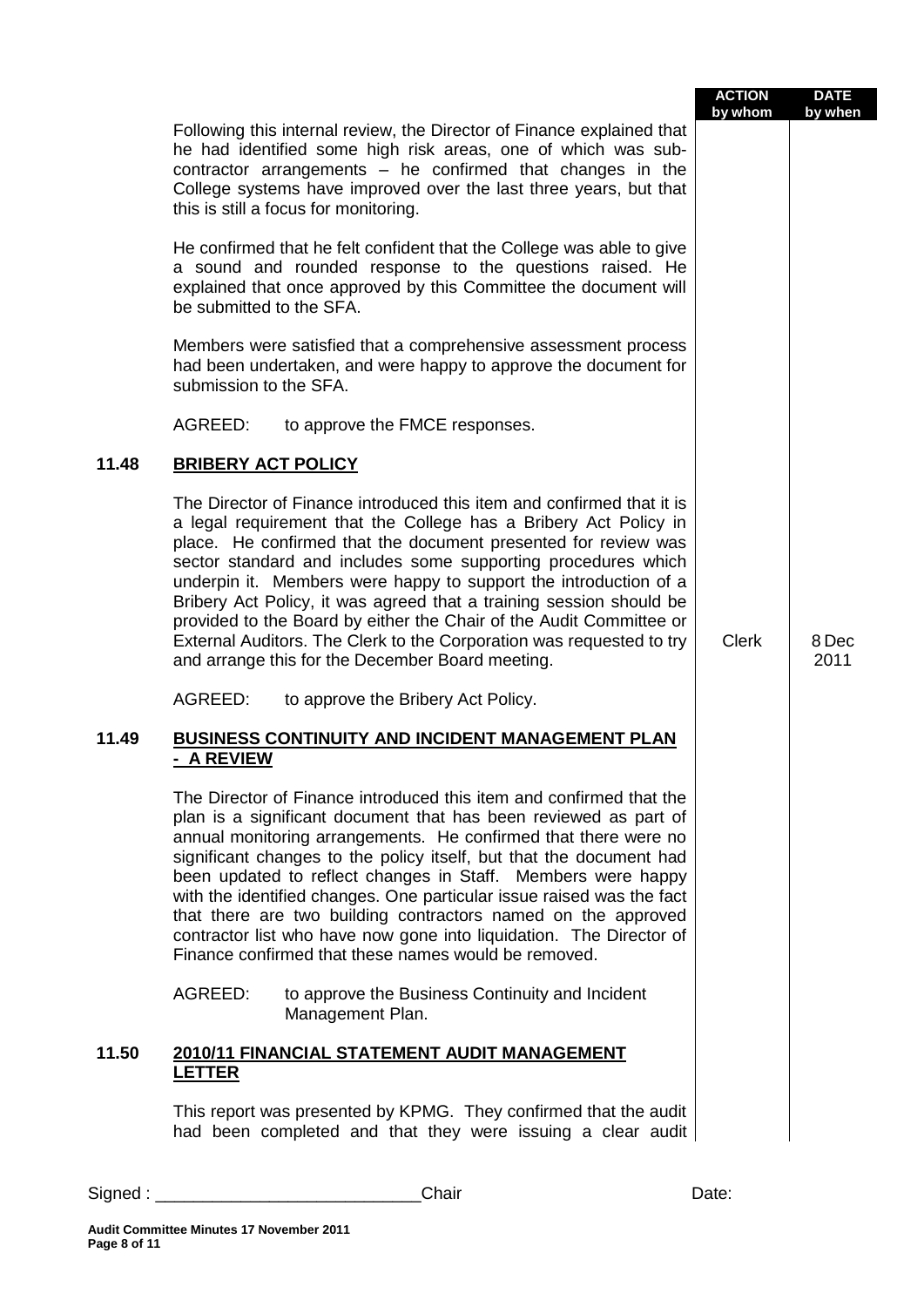| purpose.                                                                        | opinion. In terms of audit processes, they confirmed that it was<br>smoother than in the previous year and that this was despite the<br>fact that a significant member of the finance team was actually in<br>Australia. In terms of key issues to note, members were advised<br>that the key change in accounting treatment is the reversal of the<br>fixed asset revaluation process. The College is now looking at<br>historic valuation rather than requiring the regular revaluations<br>which were time consuming, costly and it was felt served no<br>Members were asked to consider the report on a page by page<br>basis and the following was noted:                                                                                                                                                                                                                                                                                                                                                                                                                                                                                                                                                                                                                                      | <b>ACTION</b><br>by whom | <b>DATE</b><br>by when |
|---------------------------------------------------------------------------------|-----------------------------------------------------------------------------------------------------------------------------------------------------------------------------------------------------------------------------------------------------------------------------------------------------------------------------------------------------------------------------------------------------------------------------------------------------------------------------------------------------------------------------------------------------------------------------------------------------------------------------------------------------------------------------------------------------------------------------------------------------------------------------------------------------------------------------------------------------------------------------------------------------------------------------------------------------------------------------------------------------------------------------------------------------------------------------------------------------------------------------------------------------------------------------------------------------------------------------------------------------------------------------------------------------|--------------------------|------------------------|
| $\bullet$<br>$\bullet$<br>٠                                                     | Scope – Auditors have looked at both the College and three<br>subsidiaries.<br>Page 2 – explains the purpose of the audit. Members' attention<br>was drawn to the fact that the Auditors have undertaken some<br>additional work in year, but Auditors do not believe that this has<br>impacted upon their independence.<br>Section 2 identifies key highlights.<br>Page 4 shows movement in relation to income and expenditure,<br>there have been some significant swings in income and costs<br>over the year, particularly staff costs increases which were<br>influenced by restructuring costs. It was acknowledged that<br>these restructuring costs will lead to savings in future years.<br>Page $5$ – second table – Members were asked to note that a<br>significant amount of College income comes from franchise<br>activities (£8.2million). This is an increase on the previous year.                                                                                                                                                                                                                                                                                                                                                                                                |                          |                        |
| $\bullet$                                                                       | (Tom Stevens left the meeting at 6.15 pm).<br>The College undertakes a significant amount of its delivery<br>through apprentices, with significant number of partners<br>identified. Auditors were happy that the College is managing<br>this provision well, but simply want it recorded that this is a high<br>risk area.<br>Members discussed the financial assessments<br>undertaken by the College regarding its partners. The Director<br>of Finance confirmed that whilst the College does do financial<br>assessments, it could in fact do more, particularly in relation to<br>its larger partners.<br>Page $6 -$ this provides a summary of performance against<br>funding targets. It was noted that the information provided is<br>pre-ILR audit, and that as a consequence of the ILR findings<br>there will be some changes, but they will not be material.<br>In terms of performance, most areas are at or around<br>performance, but there is some significant under performance in<br>relation to 16-18 apprenticeships. It was noted that this has to<br>be taken in the context of some significant growth in this area,<br>and that the actual performance was a real achievement.<br>Members were reminded that the comparisons are against<br>contracts and not allocations. |                          |                        |
| Signed : __________________________<br>Audit Committee Minutes 17 November 2011 | Chair                                                                                                                                                                                                                                                                                                                                                                                                                                                                                                                                                                                                                                                                                                                                                                                                                                                                                                                                                                                                                                                                                                                                                                                                                                                                                               | Date:                    |                        |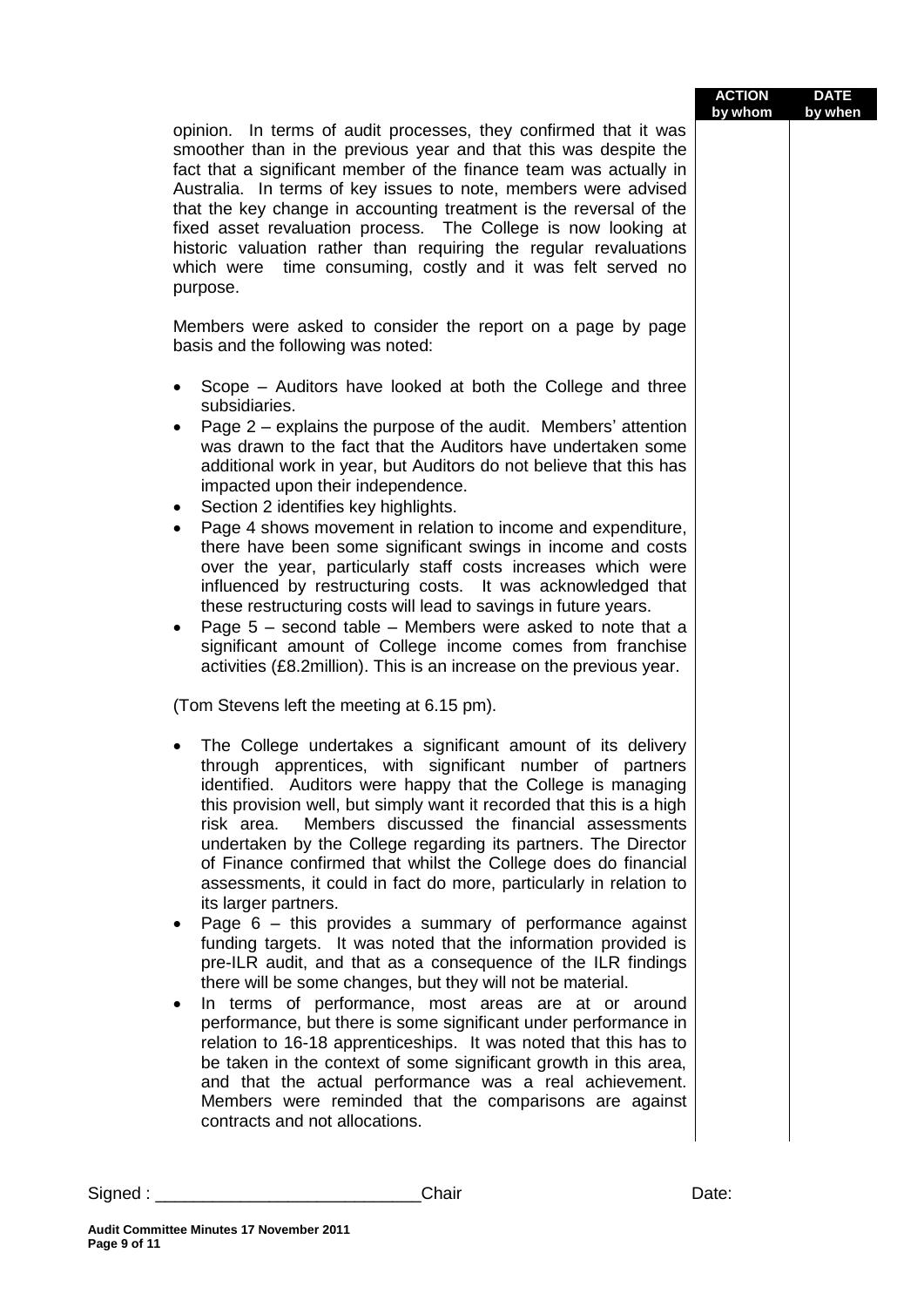|           |                                                                                                                                                                                                                                                                                                                                                                                                                                                                                                         | <b>ACTION</b><br>by whom | <b>DATE</b><br>by when |
|-----------|---------------------------------------------------------------------------------------------------------------------------------------------------------------------------------------------------------------------------------------------------------------------------------------------------------------------------------------------------------------------------------------------------------------------------------------------------------------------------------------------------------|--------------------------|------------------------|
|           | Enrolments in 2011/12 look strong.                                                                                                                                                                                                                                                                                                                                                                                                                                                                      |                          |                        |
| $\bullet$ | Page 7 provides details of subsidiary company performance.<br>Skilldrive is a real success story with the gross margin and<br>revenue up on the previous year.                                                                                                                                                                                                                                                                                                                                          |                          |                        |
| $\bullet$ | Members identified some typographical errors in the report,<br>Auditors confirmed that they would undertake a detailed proof<br>read before final presentation of the document to the Board.                                                                                                                                                                                                                                                                                                            |                          |                        |
| $\bullet$ | Balance Sheet – this shows a change in the accounting policy<br>regarding fixed asset review, which has now been signed off by<br>the external audit policy team.                                                                                                                                                                                                                                                                                                                                       |                          |                        |
|           | Safety Plus results are as a consequence of the challenging<br>It was acknowledged that this Company's<br>environment.<br>performance is being monitored but was felt to be in line with<br>expectations at this time.                                                                                                                                                                                                                                                                                  |                          |                        |
| ٠         | Page 10 - this describes the audit process. There are no<br>unadjusted audit differences other than very minor figures in<br>relation to bad debt, all of which are under the materiality<br>threshold.                                                                                                                                                                                                                                                                                                 |                          |                        |
|           | Page 12 – details control observations, some particular points<br>were raised in relation to the Bribery Act and Governor<br>declarations.                                                                                                                                                                                                                                                                                                                                                              |                          |                        |
| ٠         | Pages 13 & 14 $-$ this provides a summary of follow up work<br>from previous years, it was noted that, 1) tuition fees are only<br>partially implemented, 2) there needs to be closer monitoring of<br>franchise partners, and 3) the Redundancy Policy was due for<br>review in April 2011 and is now overdue. It was confirmed that<br>the Redundancy Policy would be scheduled for review by the<br>Board at its December meeting.<br>Pages 15 & 16 closes a loop in relation to previous reporting, | <b>Director</b><br>HR    | 8 Dec<br>2011          |
|           | there is noting that Auditors wished to draw to members'<br>attention.                                                                                                                                                                                                                                                                                                                                                                                                                                  |                          |                        |
|           | Page 17 - details a small audit difference, which is not material.<br>Pages 18 - 21 details sector pension reviews.                                                                                                                                                                                                                                                                                                                                                                                     |                          |                        |
|           | Page 22 onwards details some changes in the sector.<br>The<br>clear steer is that the College is being asked to do more for<br>less.                                                                                                                                                                                                                                                                                                                                                                    |                          |                        |
|           | Page 24 details the proposed regulation reclassification of<br>Colleges, this proposal is causing a big stir in the sector with<br>significant lobbying being undertaken.                                                                                                                                                                                                                                                                                                                               |                          |                        |
| Having    | reviewed<br>2010/11<br>Financial<br><b>Statement</b><br>Audit<br>the<br>Management letter, members agreed that there was nothing within<br>it that caused them concern, it being the case that all issues had<br>been identified and brought to their attention throughout the year.                                                                                                                                                                                                                    |                          |                        |
|           | <b>AGREED to:</b>                                                                                                                                                                                                                                                                                                                                                                                                                                                                                       |                          |                        |
| (i)       | note the 2010/11 Financial Statements Audit Management<br>letter and                                                                                                                                                                                                                                                                                                                                                                                                                                    |                          |                        |
| (ii)      | request that the amended, final version of the document be                                                                                                                                                                                                                                                                                                                                                                                                                                              |                          |                        |